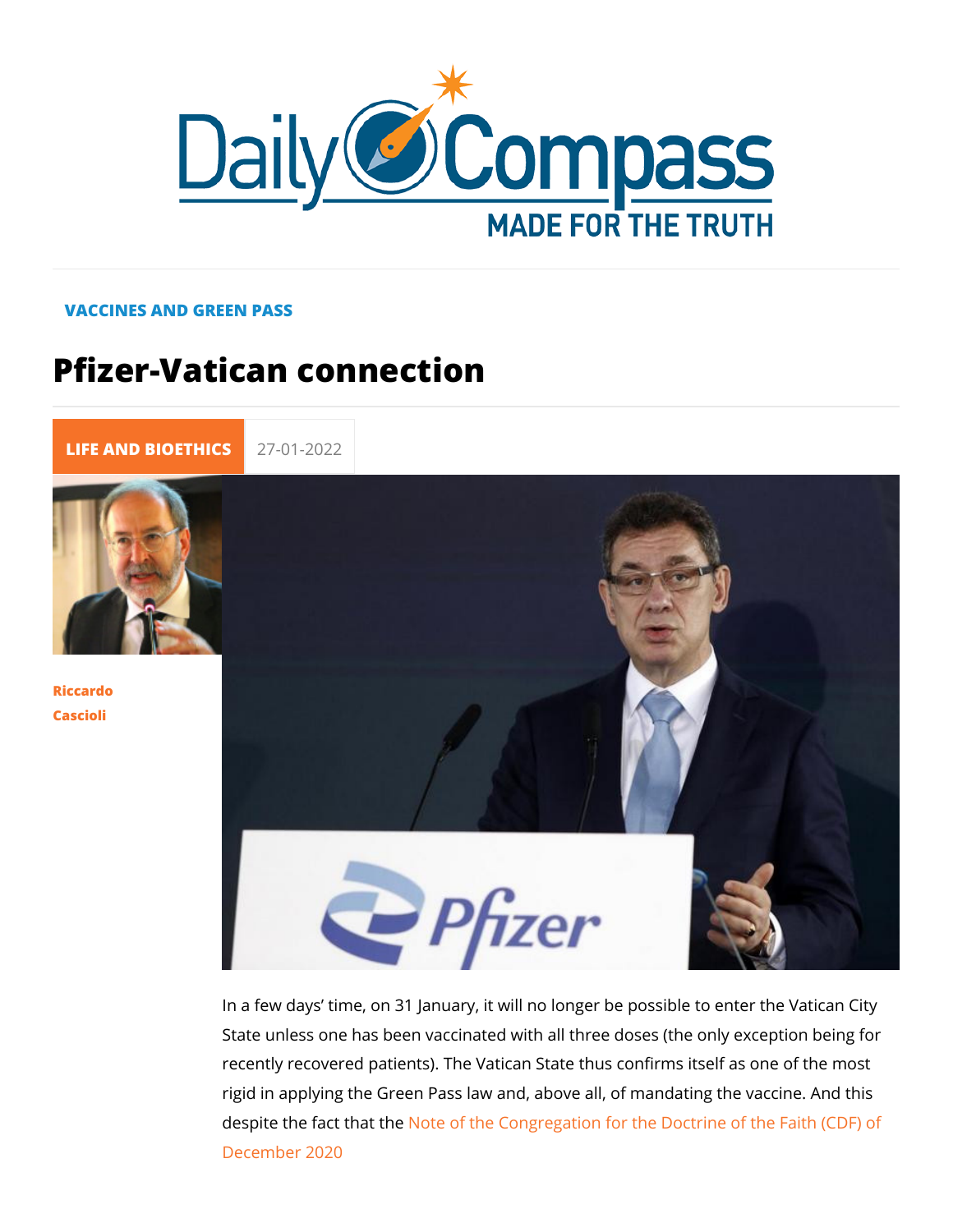- approved by Pope Francis - assumes that thlein texadreto mtohreal pro adoption of these vaccines and affirms that, in any case, vacc So how can this blatant contradiction be explained?

In this regard, there are two news stories publish bed three recent American newspaper National Catholic Register (NCR) that have silently overlooked, but which are important in order to unders across the Tiber: first a disconcerting statement by the Secret Parolin, who denies the ethical problems of the Pfizer vaccine disconcerting news that last year Pope Francis received in pri Pfizer, Albert Bourla.

Let's start with Paesbionding in wonit9ndanuary to journalist Edw Pentin's question as to whether conscientious objection to the the Vatican on the grounds of the use of cell lines from aborte of State ruled it out. The reason is surprising: the Pfizer vacc in the Vatican, does not use the contested cell lines in the co phase, but "only in the preliminary phases of laboratory testin conscientious objection "seems not to be justified". Parolin points out that this does not apply to other vaccines, and Johnson & Johnson, which do use these cell lines for vaccine

should deduce that conscientious objection would be justified

This would be an interesting innovation if it were confibrunted ar the truly striking thing here is the distinction introduced by Ca research and development of the vaccine on the one hand and other, in order to decide on the moral legitimacy or otherwise magisterial document makes this kind of distinction, and with laboratory tests are part of the vaccine production protocol. A explains in helmolbeactkia dei Mahcecindiolatry of vaccines], "the ethi not reducible to the presence of cell lines "within" the vaccine the fact that to make that particular vaccine it was necessary which owe their existence to foetal tissues obtained through the

Moreover, Cardinal Parolin's statement contradicos the SCVDeFiys crucial point. The latter in fact takes conscientious objection granted, only warning those who object to them that "they mus avoid, by other prophylactic means and suitable behaviour, be transmission of the infectious agent". It is truly astonishing th